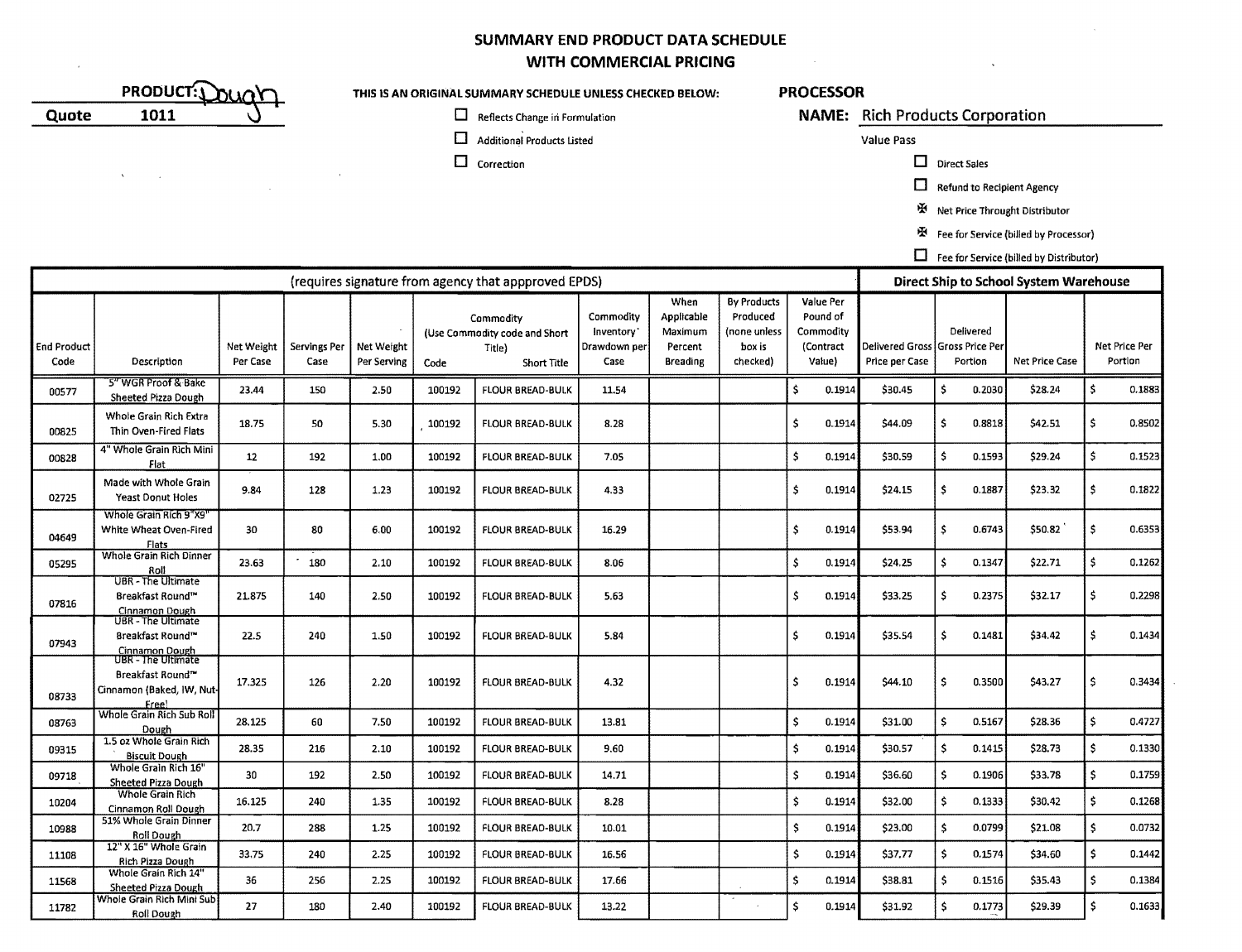# **SUMMARY END PRODUCT DATA SCHEDULE WITH COMMERCIAL PRICING**

| 12194 | Whole Grain Rich Rip Stick<br><b>Breadstick Dough</b>                                     | 18.75  | 250 | 1.20 | 100192 | <b>FLOUR BREAD-BULK</b> | 9.53  |  | \$                   | 0.1914 | \$20.00 | \$                 | 0.0800 | \$18.18 | \$           | 0.0727 |
|-------|-------------------------------------------------------------------------------------------|--------|-----|------|--------|-------------------------|-------|--|----------------------|--------|---------|--------------------|--------|---------|--------------|--------|
| 12549 | 1 oz Whole Grain Rich<br>Handi-Split Biscuit Dough                                        | 28.35  | 336 | 1.35 | 100192 | <b>FLOUR BREAD-BULK</b> | 10.36 |  | \$                   | 0.1914 | \$36.96 | \$                 | 0.1100 | \$34.98 | \$           | 0.1041 |
| 12619 | Whole Grain Rich Honey<br>Corn Biscuit Dough Handi-<br><b>Split</b>                       | 28.87  | 168 | 2.75 | 100192 | <b>FLOUR BREAD-BULK</b> | 5.39  |  | s.                   | 0.1914 | \$31.92 | \$                 | 0.1900 | \$30.89 | \$           | 0.1839 |
| 13457 | 2 oz Whole Grain Rich<br><b>Biscuit Dough Handi-Split</b>                                 | 29.58  | 182 | 2.50 | 100192 | FLOUR BREAD-BULK        | 11.67 |  | \$                   | 0.1914 | \$29.05 | \$                 | 0.1596 | \$26.82 | \$.          | 0.1474 |
| 13709 | UBR - The Ultimate<br>Breakfast Round <sup>14</sup><br>Oatmeal Chocolate Chip<br>Dough    | 21.875 | 140 | 2.50 | 100192 | <b>FLOUR BREAD-BULK</b> | 5.47  |  | Ś                    | 0.1914 | \$35.30 | \$                 | 0.2521 | \$34.25 | \$           | 0.2446 |
| 13862 | UBR - The Ultimate<br>Breakfast Round™<br>Oatmeal Chocolate Chip<br>(Baked, IW, Nut-free) | 17.325 | 126 | 2.20 | 100192 | FLOUR BREAD-BULK        | 4.33  |  | Ŝ                    | 0.1914 | \$44.10 | \$.                | 0.3500 | \$43.27 | \$           | 0.3434 |
| 13918 | Whole Grain Rich Dinner<br>Roll Dough 2.5oz                                               | 25     | 160 | 2.50 | 100192 | FLOUR BREAD-BULK        | 11.56 |  | s.                   | 0.1914 | \$20.70 | \$                 | 0.1294 | \$18.49 | \$           | 0.1156 |
| 13940 | 2 oz EQ Whole Grain<br>Cinnamon Swirl Dough                                               | 22.75  | 140 | 2.60 | 100192 | <b>FLOUR BREAD-BULK</b> | 11.68 |  | $\mathsf{S}$         | 0.1914 | \$26.77 | \$                 | 0.1912 | \$24.53 | \$           | 0.1752 |
| 14006 | 16" Whole Grain Rich<br><b>Parbaked Pizza Crust</b>                                       | 19.125 | 144 | 2.13 | 100192 | <b>FLOUR BREAD-BULK</b> | 10.49 |  | $\ddot{\bullet}$     | 0.1914 | \$28.25 | \$                 | 0.1962 | \$26.24 | $\mathsf{S}$ | 0.1822 |
| 14007 | Whole Grain 12" x 16"<br>Parbaked Pizza Crust                                             | 18.47  | 128 | 2.13 | 100192 | <b>FLOUR BREAD-BULK</b> | 9.26  |  | \$                   | 0.1914 | \$28.75 | 5                  | 0.2246 | \$26.98 | \$           | 0.2108 |
| 14010 | 2oz EQ Whole Grain Rich<br>6X6 Oven Fired Flatbread                                       | 26.4   | 192 | 2.00 | 100192 | FLOUR BREAD-BULK        | 15.17 |  | \$                   | 0.1914 | \$36.25 | \$                 | 0.1888 | \$33.35 | \$.          | 0.1737 |
| 14078 | <b>UBR - The Ultimate</b><br>Breakfast Round™<br>Sunberry Blast (Baked, IW,<br>Nut-free   | 18.998 | 126 | 2.20 | 100192 | <b>FLOUR BREAD-BULK</b> | 4.41  |  | \$                   | 0.1914 | \$44.10 | \$                 | 0.3500 | \$43.26 | \$           | 0.3433 |
| 14176 | Multi-grain Hoagie Flats                                                                  | 24.75  | 144 | 2.75 | 100192 | <b>FLOUR BREAD-BULK</b> | 11.83 |  | $\mathsf{S}$         | 0.1914 | \$32.00 | \$                 | 0.2222 | \$29.74 | $\mathsf{S}$ | 0.2065 |
| 14669 | Whole Grain Rich Jalapeno<br>Cheddar Biscult Dough                                        | 27.3   | 168 | 2.60 | 100192 | FLOUR BREAD-BULK        | 9.78  |  | \$                   | 0.1914 | \$30.00 | \$.                | 0.1786 | \$28.13 | \$           | 0.1674 |
| 14701 | Whole Grain Rich<br>Chocolate Chip Cookie<br>Dough                                        | 18     | 240 | 1.20 | 100192 | FLOUR BREAD-BULK        | 6.09  |  | \$                   | 0.1914 | \$30.75 | \$.                | 0.1281 | \$29.58 | \$           | 0.1233 |
| 14702 | Whole Grain Rich<br>Chocolate Birthday Party<br>Cookie Dough                              | 18     | 240 | 1.20 | 100192 | <b>FLOUR BREAD-BULK</b> | 6.42  |  | \$.                  | 0.1914 | \$30.75 | \$                 | 0.1281 | \$29.52 | \$           | 0.1230 |
| 14703 | Whole Grain Rich Birthday<br>Party Cookie Dough                                           | 18     | 240 | 1.20 | 100192 | <b>FLOUR BREAD-BULK</b> | 6.66  |  | Ś.                   | 0.1914 | \$30.75 | Ŝ.                 | 0.1281 | \$29.48 | \$           | 0.1228 |
| 14705 | Whole Grain Rich Candy<br>Gem Sugar Cookie Dough                                          | 18     | 240 | 1.20 | 100192 | FLOUR BREAD-BULK        | 6.13  |  | $\ddot{\phantom{1}}$ | 0.1914 | \$34.50 | -\$                | 0.1438 | \$33.33 | S.           | 0.1389 |
| 14839 | Made with Whole Grain<br><b>Yeast Raised Ring Donut</b>                                   | 12.076 | 84  | 2.30 | 100192 | <b>FLOUR BREAD-BULK</b> | 3.94  |  | \$                   | 0.1914 | \$26.88 | $\hat{\mathbf{z}}$ | 0.3200 | \$26.13 | \$.          | 0.3111 |
| 14858 | Whole Grain Rich Reduced<br>Sodium and Reduced Fat<br><b>Biscuit Dough</b>                | 29.575 | 182 | 2.60 | 100192 | <b>FLOUR BREAD-BULK</b> | 13.16 |  | \$                   | 0.1914 | \$30.00 | $\mathsf{S}$       | 0.1648 | \$27.48 | \$           | 0.1510 |
| 16197 | <b>Rustic Whole Wheat</b><br>Flatbread                                                    | 16.2   | 96  | 2.70 | 100192 | FLOUR BREAD-BULK        | 8.50  |  | \$                   | 0.1914 | \$28.00 | \$                 | 0.2917 | \$26.37 | \$           | 0.2747 |